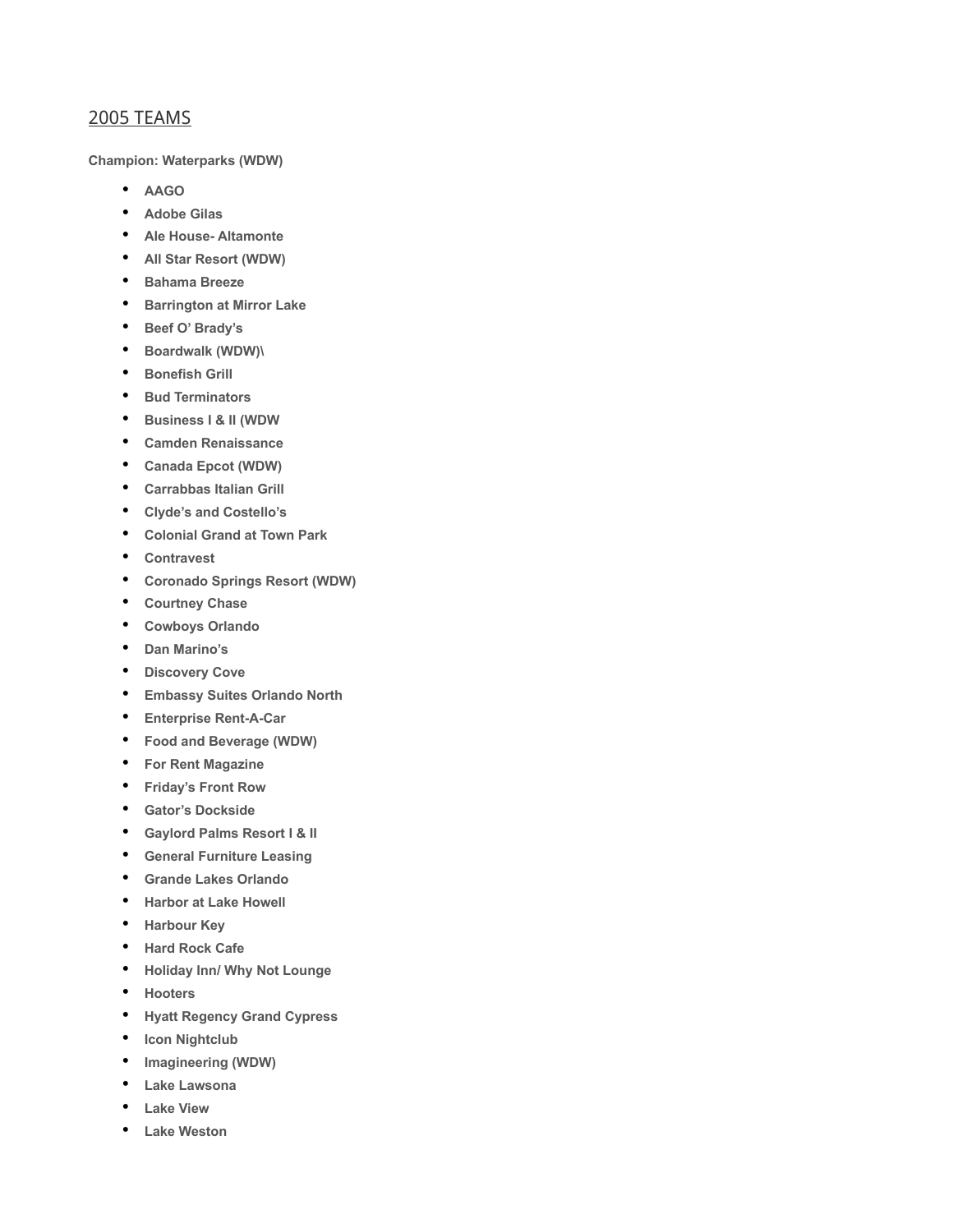- **Lakeside North**
- **Levy Restaurants**
- **Loews Hotels**
- **Margaritaville**
- **Marriott Lake Mary**
- **Marriott Orlando World Center**
- **McCormick & Schmick's**
- **MGM Studios (WDW)**
- **Monterey Lake**
- **NBA City**
- **Northbridge on Millenia**
- **Outback Steakhouse**
- **Palm Key**
- **Pegasus Landing**
- **Pizzeria Uno- LBV**
- **Pleasure Island (WDW)**
- **Polo's East**
- **Premier Beverage Co.**
- **Rainforest Cafe**
- **Red Bull Energy Drink**
- **Red Lobster**
- **Reedy Creek (WDW)**
- **Regatta Shores**
- **River Oaks**
- **Rosen Hotels and Resorts I & II**
- **Roxy Nightclub**
- **Sabal Palm at Metrowest**
- **SeaWorld Orlando**
- **Seasons 52**
- **Shells Seafood**
- **Silver Cove**
- **Sprint**
- **Stratford Point**
- **Sun Key**
- **Swan and Dolphin Resort (WDW)**
- **Tabu**
- **The Home Depot**
- **United Kingdom (WDW)**
- **Villages on Millenia BLVD.**
- **Vito's Chop House**
- **Wall Street Plaza**
- **Waterparks (WDW)**
- **Westin Grand Bohemian**
- **Wet 'n Wild I & II**
- **Willow Key**
- **Wonderworks**